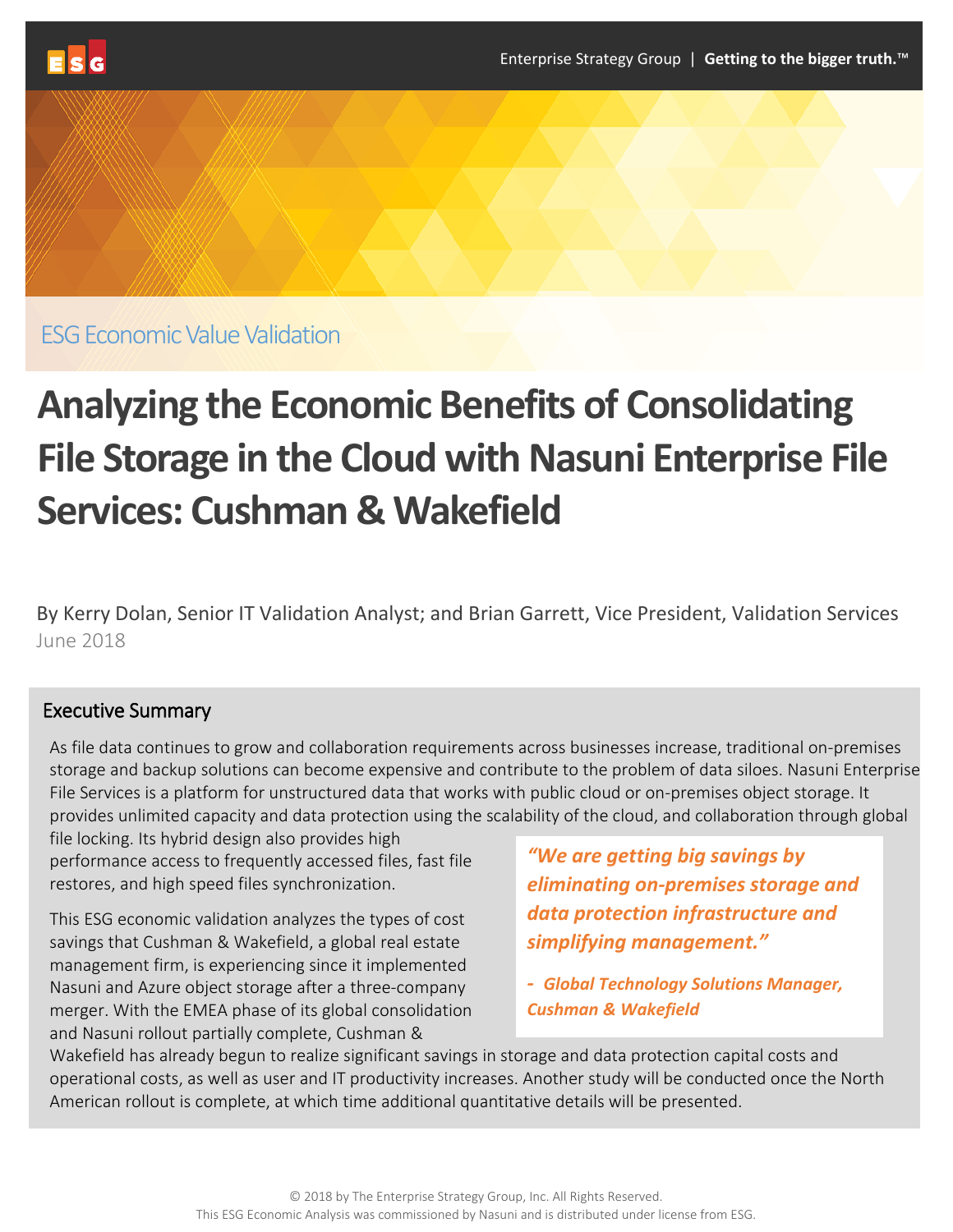

### **Introduction**

This ESG economic analysis focuses on real-world experiences of Nasuni customer Cushman & Wakefield, one of the world's largest privately held commercial real estate services firms, with 400+ locations worldwide and 45,000+ employees. After a recent merger of three companies, Cushman & Wakefield decided to modernize its file storage with a cloud solution. The goal was to improve client service, reduce costs, and improve efficiency and collaboration as part of an overall process of digital transformation. The details in this report are based on the first phase of Cushman & Wakefield's Nasuni rollout, which targeted the company's Europe, Middle East, and Africa (EMEA) offices.

#### **Challenges**

Storage challenges continue to drive up costs. Organizations that participated in ESG research cited data protection, rapid data growth, and hardware costs as their top storage challenges (see Figure [1](#page-1-0)).<sup>1</sup> These items are related; the more data grows, the higher the cost to store and protect it. Managing and migrating data, having enough capacity, and staffing costs were also cited challenges, all of which force IT administrators to spend more time on storage management. Taken together, these challenges result in higher costs and lower productivity for both IT and users. For most organizations, file data is the fastest growing data, as users create and consume more files, video, and images from multiple devices and want to share them broadly.

#### **Figure 1. Top Ten European Storage Environment Challenges**



**In general, what would you say are your organization's biggest challenges in terms of its storage environment? (Percent of respondents, N=412)**

*Source: Enterprise Strategy Group*

<span id="page-1-0"></span> <sup>1</sup> Source: ESG Research Survey, *2017 European Storage Trends Survey*, June 2017. Related research revealed similar results with North American respondents.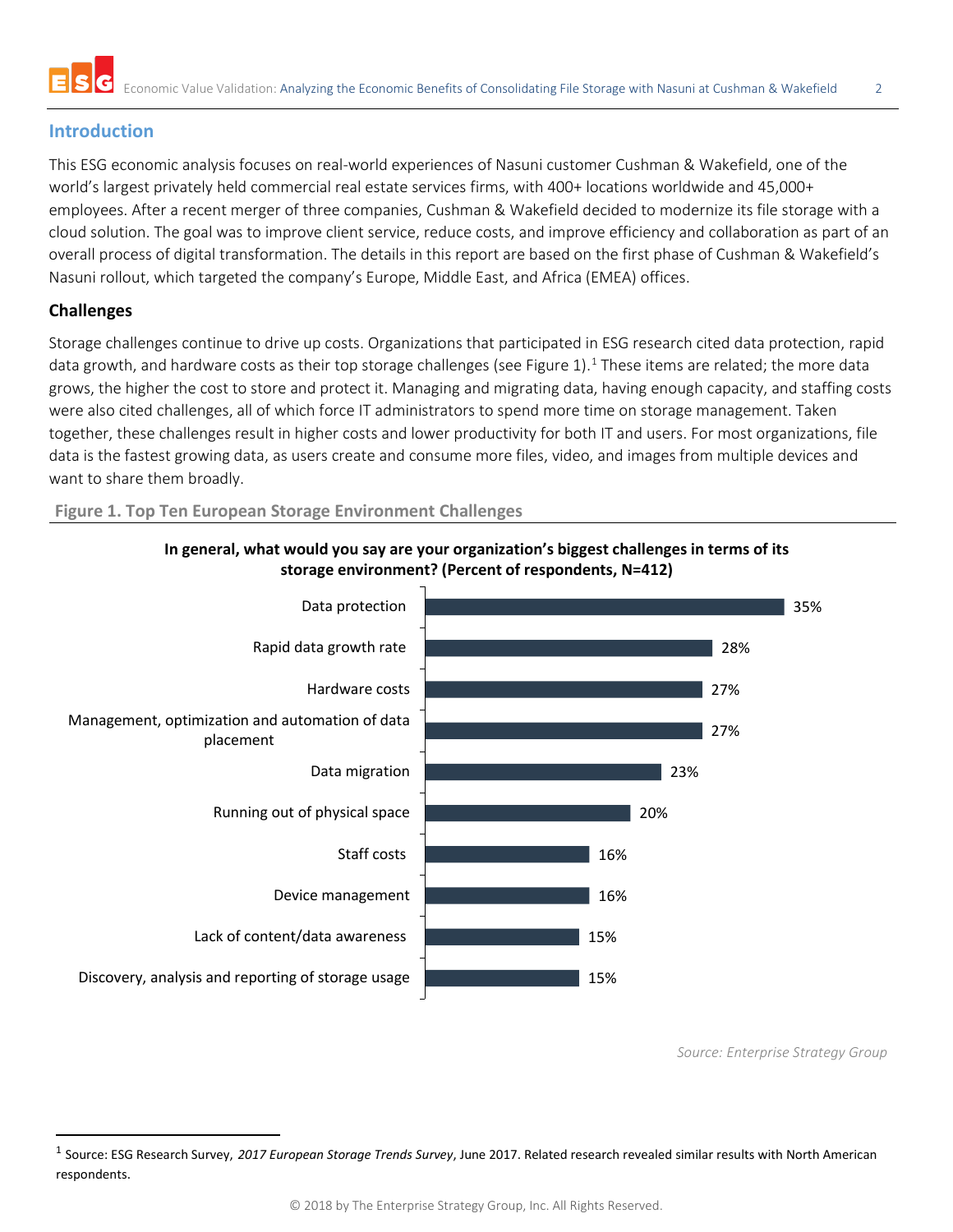#### **Solution: Nasuni Enterprise File Services**

Nasuni Enterprise File Services is an unstructured data platform designed to leverage the low cost and unlimited scalability of private and public cloud object storage. It consolidates many of the capabilities of traditional NAS infrastructure, including primary and secondary file storage, backup, archive, and disaster recovery, while offering more advanced capabilities in the areas of global file access and multi-site file synchronization. This highly scalable solution is based on Nasuni's global file system (UniFS), which stores all metadata and files in object storage (cloud or private) instead of local controllers.

Users can access files and directories from any location through Nasuni Edge Appliances, which cache the most frequently used data locally for optimal performance. These appliances can be VMs on existing virtual infrastructure or physical appliances supplied by Nasuni; they integrate with AD and LDAP for authentication, and support standard CIFS and NFS protocols for file access. They cache only active files from object storage, reducing on-premises hardware requirements.

Nasuni continuous file versioning captures file changes as they occur, creating an infinite history of each file in object storage and delivering ongoing data protection with granular recovery points. Users can take advantage of self-service restore of previous versions.

By leveraging object storage, files stored in Nasuni are automatically replicated in multiple, geo-redundant locations, eliminating the need for traditional DR. Data is encrypted with customer-controlled keys, compressed, and deduped before being sent to the cloud. Users can still access files from any location through the Nasuni edge appliances, minimizing cloud egress fees and providing file access at local LAN speeds.

Nasuni's cloud architecture uses Internet bandwidth to synchronize the fragments of changed files to all edge appliances, offloading traffic from the private WAN. Nasuni's global volume manager stores each change in object storage before propagating it to the other appliances. Nasuni global file lock, also a cloud service, prevents more than one writer anywhere in the world from editing the same file, enabling collaboration without version conflict.

Nasuni enables customers to:

- Consolidate file server storage for central, remote, and branch offices in the cloud.
- Provide high performance file access, collaboration, and synchronization.
- Eliminate separate investments in file backup technology, services, and licenses.
- Restore lost, corrupted, or ransomware-locked files in minutes.
- Deliver unlimited file storage capacity with non-disruptive scalability.
- Reduce capital and operational costs of primary storage, backup, archive, and DR.

# **ESG Economic Value Audit: Cushman & Wakefield**

ESG gathered information about Cushman & Wakefield's experiences with Nasuni from interviews with the company's senior IT managers.<sup>[2](#page-2-0)</sup> Cushman & Wakefield recently grew via a three-company merger; the IT strategy for consolidating these firms included standardizing files services with a cloud-based solution from Nasuni and Azure object storage. The

<span id="page-2-0"></span><sup>&</sup>lt;sup>2</sup> ESG previously prepared a detailed report quantifying the value of Nasuni Enterprise File services, including capital, operational, and end-user productivity savings, with an extensive TCO model. <https://info.nasuni.com/resource/quantifying-the-value-of-nasuni-enterprise-file-services>

<sup>© 2018</sup> by The Enterprise Strategy Group, Inc. All Rights Reserved.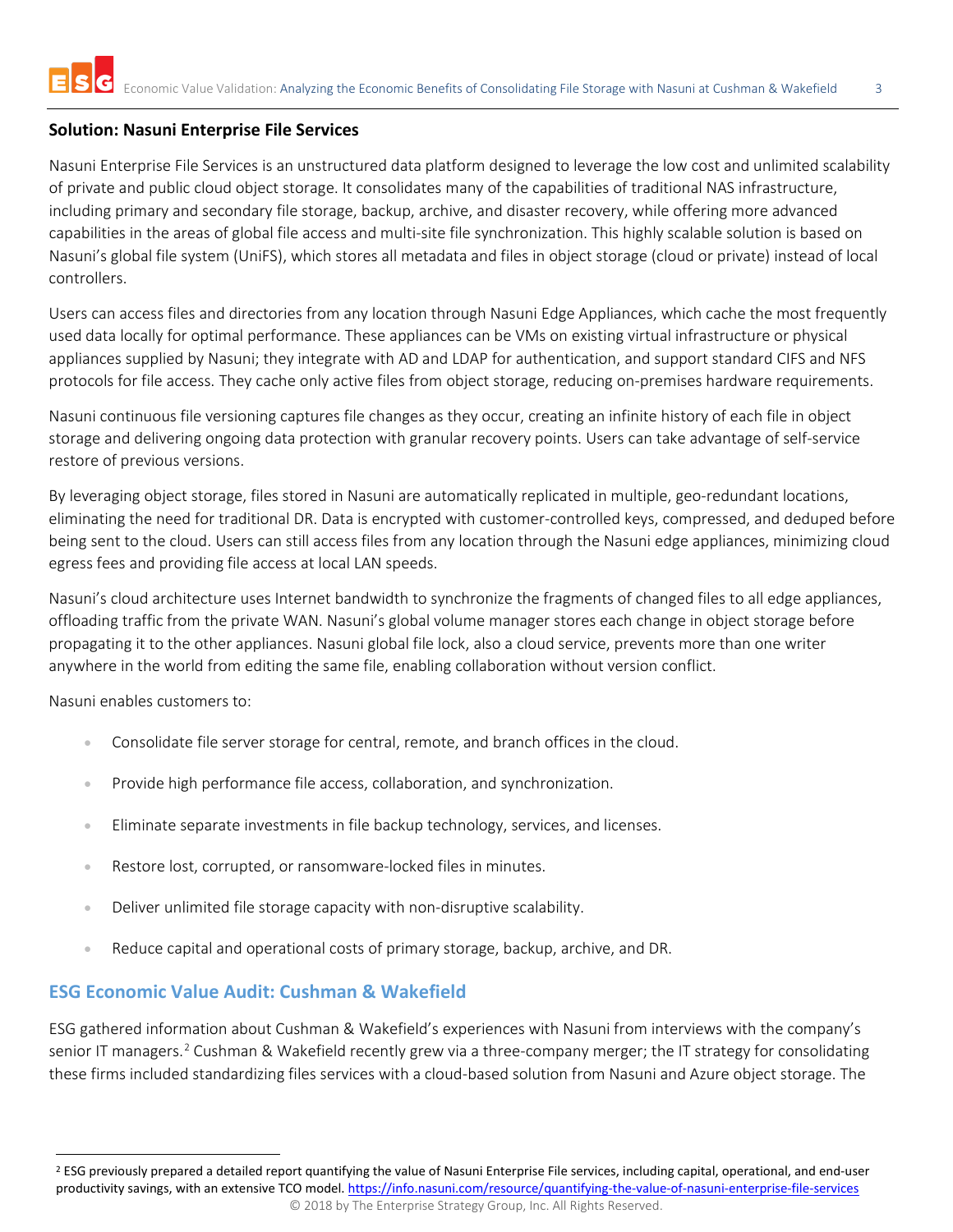initial Nasuni deployment involved a technology refresh/office consolidation project across Cushman & Wakefield's offices in EMEA, where part of the challenge was dealing with a variety of office sizes and types.

At the time of this audit, the transition to Nasuni had been completed in 25 of the roughly 133 EMEA locations that provide 5,000 EMEA employees access to Nasuni's global file system. Most offices use virtual Nasuni appliances to cache active files; the non-virtualized offices use Nasuni physical caching appliances. Nasuni caching appliances are typically right-sized to provide just enough storage to cache active files for each office; as a result, they are 80% smaller on average than the full-sized file servers they replace. At the time of this report, 100 TBs of the EMEA region's file data had been moved into Nasuni and Azure, about half the EMEA region's total amount.

For Cushman & Wakefield EMEA offices, Nasuni is delivering savings in three key areas:

- Capital costs.
- Operational costs.
- Improved business productivity for IT and users.



#### Capital Cost Savings

Cushman & Wakefield is seeing significant savings by reducing the infrastructure needed for primary file storage and data protection, replacing it with a Nasuni subscription. The "pay as you grow" subscription reduces up-front capital costs and makes expenses more predictable.

- Storage: Cushman & Wakefield is eliminating the need to refresh or add full-sized file servers, while also reducing the costs of networking, floor space, power, and cooling.
- Data protection: The company is eliminating onpremises backup servers and software, tape media, and tape vaulting.

*"It's straightforward math—we get hardware savings by moving from onprem storage to cloud storage."* 

The EMEA offices had been using Windows file servers with local storage, some with SSDs for high performance. Cushman & Wakefield replaced them with Nasuni software and edge appliances, plus Azure. Some large offices needed to add SSDs to support their virtual Nasuni appliances, but most of the small offices transitioned without needing this upgrade.

The EMEA office backup process included nightly incremental backups and weekly full backups to tape using an enterprise-class backup application. Tapes were then sent off-site to a records management provider for disaster recovery. Cushman & Wakefield was able to turn off the entire backup and DR process once each office was fully deployed with Nasuni's continuous versioning file system and Azure redundant storage; this eliminated the costs of backup servers, licenses, and maintenance; backup tapes; and off-site tape storage.

# *"Our biggest savings are on storage costs, and getting rid of backup storage and software."*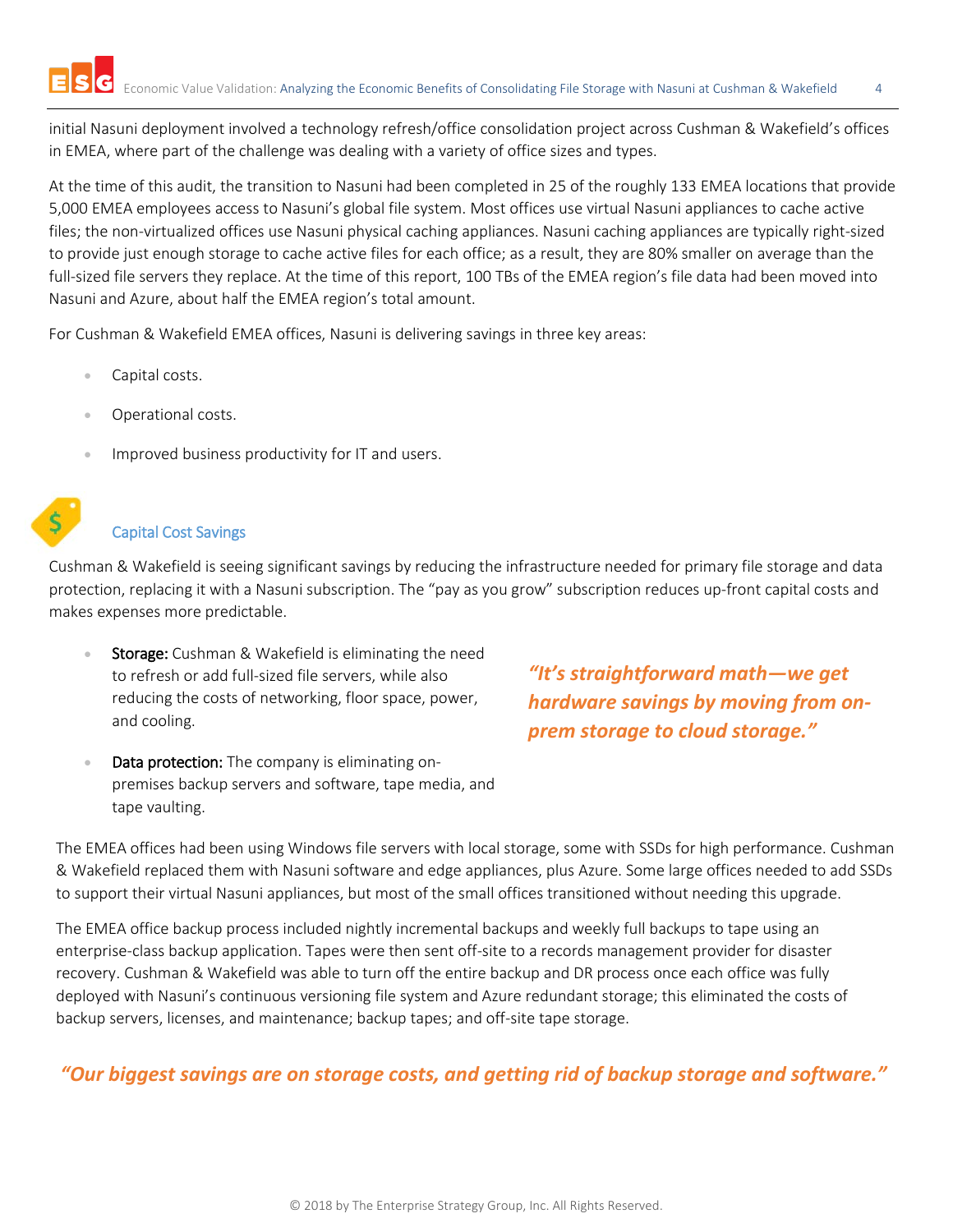

#### Operational Cost Savings

The audit found that shifing to the Nasuni-Azure cloud-based solution allowed Cushman & Wakefield IT staff to spend less time on traditional file management tasks, such as backup, restore, and capacity expansion.

- Fast, easy backups: The company is eliminating the need to manage and monitor nightly incremental and weekly full backups, as well as having to restart backups when they fail.
- Fast, easy restores: Offices are eliminating restore from tape, which often took several days, and replacing that with fast, granular restore from the cloud.

*"Since going live, Nasuni maintains snapshots almost magically – I don't have to jump in."*

**• Capacity expansion:** Requests for additional capacity occurred daily with the previous infrastructure. With Nasuni, no time is spent on capacity. "Nasuni looks after itself," according to the IT managers with whom we spoke.

Branch office backups were a constant struggle; sometimes backups were not completed, and other times the backups caused production downtime. Managing backups and tapes took significant IT staff time, particularly on weekends. With Nasuni's continuously versioning file system, file protection is automatic, so Cushman & Wakefield administrators no longer have to manage file backups. The firm's IT managers estimate this saves 15-20 hours per week in every office.

Restore happens in minutes with Nasuni. By simply browsing a web page, any previous version of a file can be easily selected. Nasuni automatically recalls the file from Azure and caches it in the local edge appliance for fast access. Before Nasuni, it could take three to four days just to get a tape back on site. Then it would have to be loaded into the tape library and the restore process started. If the data was not found on that tape, another tape would have to be recalled, restarting the entire process. Cushman & Wakefield IT managers estimate Nasuni is saving hours every week that administrators formerly needed for tape-based restore.

In the past, capacity expansion was a continuing problem, with almost daily alerts that servers were running out of storage. With Nasuni, Cushman & Wakefield no longer needs to add disks, expand shares, or provision new capacity. Volumes can be expanded in Azure with a few clicks, and Nasuni's file system automatically expands to use it, while the edge appliances simply keep caching the active files to prevent downtime. The IT managers say Nasuni saves five to six hours per week in every office in this area. Cushman & Wakefield also reported the newfound ability to audit its storage, something it had been unable to do before Nasuni.

# *"We never run out of space, which was a big issue before. Nasuni looks after itself."*



# Increasing User and IT Productivity

This audit validated that Nasuni improved both end-user and IT productivity. Users appreciate that Nasuni is versioning files every 15 minutes, minimizing any data loss or rework in case of a problem. They can select from many granular daily recovery points instead of just a single nightly backup, and IT can spend time on more strategic tasks other than managing backups. Reducing restore time from days to minutes improves productivity for both users and IT.

*"Users are impressed by the frequency of backups – we can restore to the very point in time when they accidentally deleted a file." "Users are impressed by the frequency of snapshots – we can restore to the very point in time when they accidentally deleted a file."* 

**Better RTOs and RPOs:** Users benefit from fresher data that is faster to restore; this eliminates the productivity impact of using old data or having to wait days for restore.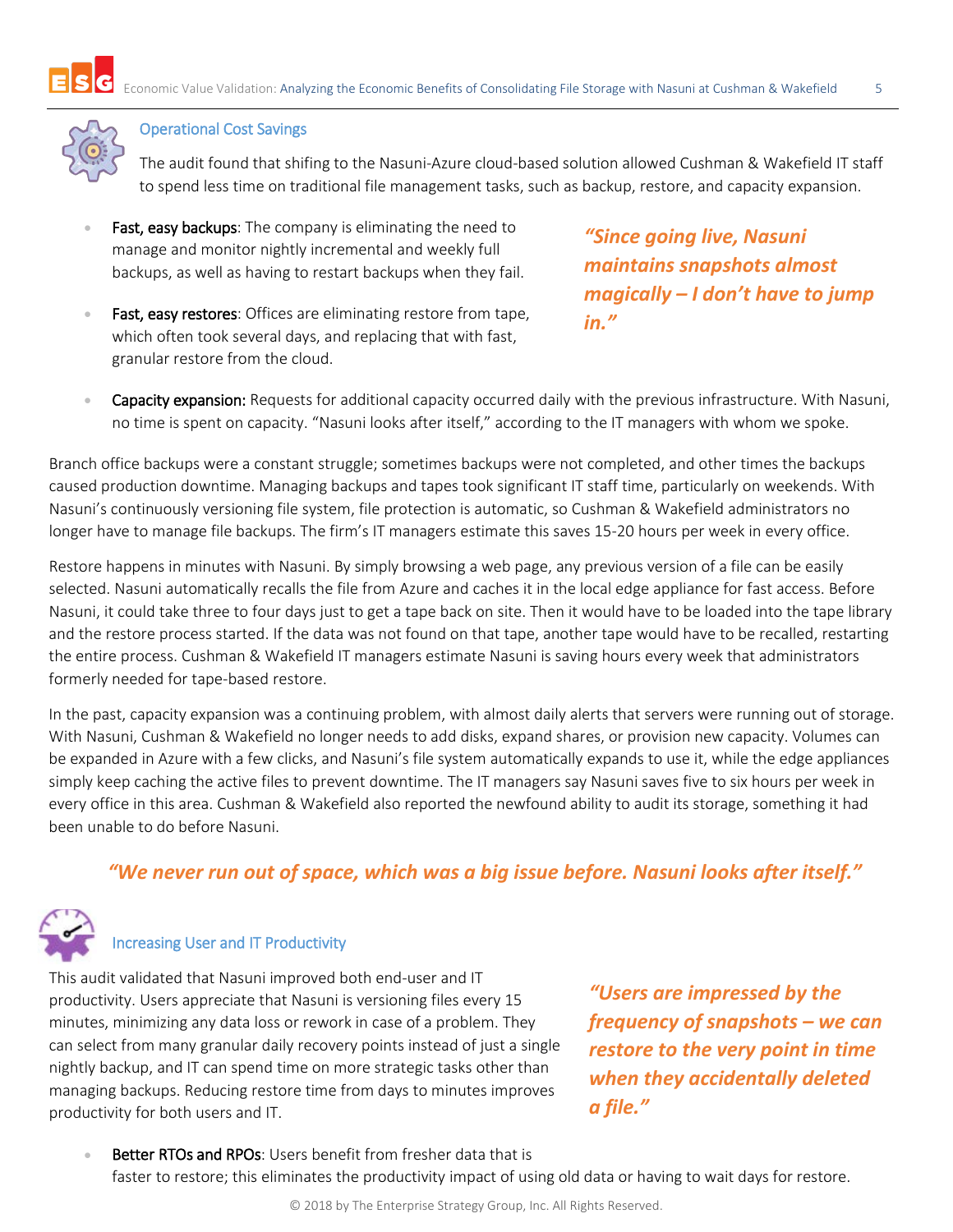

- Faster data access: Cushman & Wakefield can now eliminate complex driving mappings that were required to accommodate users accessing data from multiple offices. Instead, all data resides on a central volume, globally accessible from any location.
- Improved IT productivity: Restore takes just a few clicks instead of hours to days with tape, and Nasuni offers a user self-service option.

The global file system means users can access files from any location; they no longer need complex driving mappings or data migrations to make data accessible and sharable. With Nasuni, data is available from anywhere, with recently used data cached on the local edge appliances for optimal performance. This has helped eliminate data siloes, making end-users

more productive. Nasuni also gives Cushman & Wakefield the opportunity to make changes in directory structures that were not possible previously due to capacity constraints.

*"With Nasuni, we have so many caching appliances, users can just bounce to the next available one. Before, if we lost a file server, it was gone until we could do a full restore. Files are a lot more highly available now."*

# **The Bigger Truth**

ESG's discussions with Nasuni customer Cushman & Wakefield demonstrate the clear advantages of shifting from legacy NAS storage and data protection to a modern subscription solution based on cloud object storage, especially when applied to remote office file server consolidation and multi-site collaboration use cases. In a recent ESG survey, 85% of respondents reported that they are currently using public cloud resources.<sup>[3](#page-5-0)</sup> Nasuni Enterprise File Services is an example of a cloud storage solution that saves money on capital and operational costs, while providing cloud benefits such as productivity increases and greater operational agility.

About halfway through the company's EMEA deployment, Cushman & Wakefield's results are impressive. The company has already reduced the capital costs of primary file storage (along with the networking, power, and cooling required) by replacing traditional file servers with the Nasuni global file system and virtual edge appliances backed by Azure cloud storage. Backup and disaster recovery infrastructure—including servers, storage, software, maintenance, tapes, and offsite vaulting—have been eliminated, replaced with Nasuni's continuous file versioning.

Operationally, the company has dramatically reduced the IT time required to handle backups and DR. Capacity expansion is automatic and non-disruptive, improving user and IT productivity. In addition, the global file system makes it simple and fast to access files from any office, eliminating the need for complex drive mappings to ensure adequate access.

*"We're considering some changes in EMEA that are only possible with Nasuni – things we just couldn't do with file servers in each office purely because of capacity."*

In addition to cost savings, Nasuni is helping Cushman & Wakefield integrate three merged organizations by streamlining data services, improving file sharing, and eliminating data siloes.

Cushman & Wakefield can already boast about the impact Nasuni is having on the company, even with half of the EMEA and the bulk of its North American deployments still ahead. ESG looks forward to revisiting this economic value validation once the full deployment is complete. But based on the results so far, organizations looking to reduce costs—and who isn't?—would be wise to investigate using Nasuni with their preferred public or private cloud storage.

<span id="page-5-0"></span> <sup>3</sup> Source: ESG Master Survey Results, *[2018 IT Spending Intentions Survey](https://research.esg-global.com/reportaction/2018ITSpendingIntentions/Toc)*, December 2017.

<sup>© 2018</sup> by The Enterprise Strategy Group, Inc. All Rights Reserved.